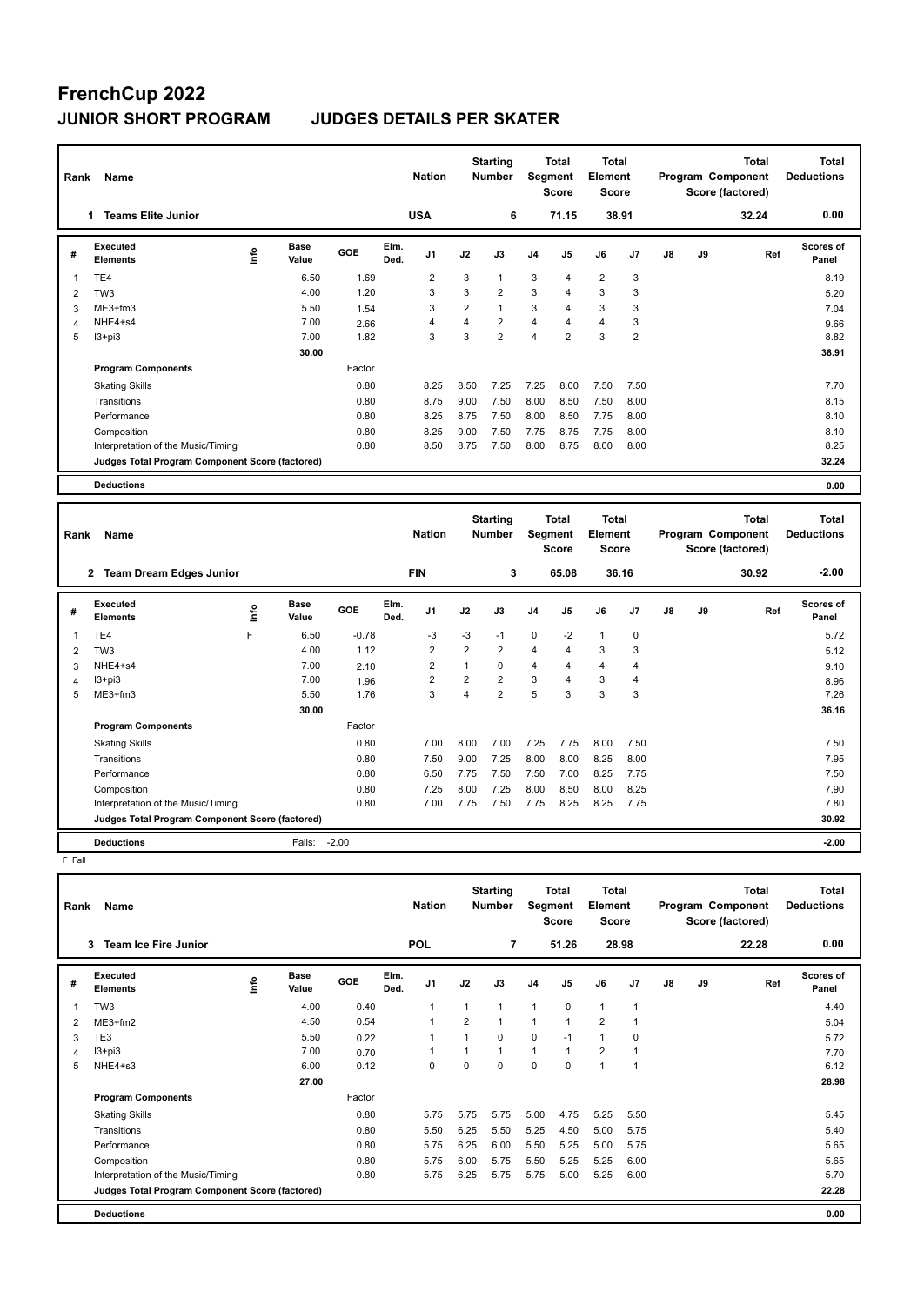## **FrenchCup 2022 JUNIOR SHORT PROGRAM JUDGES DETAILS PER SKATER**

| Rank | Name                                            |    |                      |         |              | <b>Nation</b>  |             | <b>Starting</b><br><b>Number</b> | Segment      | Total<br><b>Score</b> | Total<br>Element<br><b>Score</b> |                |               |    | <b>Total</b><br>Program Component<br>Score (factored) | <b>Total</b><br><b>Deductions</b> |
|------|-------------------------------------------------|----|----------------------|---------|--------------|----------------|-------------|----------------------------------|--------------|-----------------------|----------------------------------|----------------|---------------|----|-------------------------------------------------------|-----------------------------------|
|      | <b>Team Cool Dreams Junior</b><br>4             |    |                      |         |              | <b>SUI</b>     |             | 1                                |              | 43.30                 |                                  | 24.78          |               |    | 20.52                                                 | $-2.00$                           |
| #    | Executed<br><b>Elements</b>                     | ۴٥ | <b>Base</b><br>Value | GOE     | Elm.<br>Ded. | J <sub>1</sub> | J2          | J3                               | J4           | J <sub>5</sub>        | J6                               | J <sub>7</sub> | $\mathsf{J}8$ | J9 | Ref                                                   | <b>Scores of</b><br>Panel         |
| 1    | TW <sub>3</sub>                                 |    | 4.00                 | 0.40    |              | $\overline{1}$ |             | $\overline{2}$                   | $\mathbf 0$  | 3                     | $\mathbf{1}$                     | 0              |               |    |                                                       | 4.40                              |
| 2    | TE3                                             |    | 5.50                 | 0.22    |              | 0              | $\mathbf 0$ | $-1$                             | $\mathbf 0$  | $\overline{2}$        | $\overline{2}$                   | 0              |               |    |                                                       | 5.72                              |
| 3    | $13 + pi3$                                      |    | 7.00                 | 0.28    |              | $\Omega$       |             | $\mathbf{1}$                     | $\mathbf 0$  | $\Omega$              | $\overline{2}$                   | $-1$           |               |    |                                                       | 7.28                              |
| 4    | $ME3+fm2$                                       |    | 4.50                 | 0.45    |              | $\Omega$       |             | $\mathbf{1}$                     | $\mathbf{1}$ | $\overline{2}$        | $\mathbf{1}$                     | -1             |               |    |                                                       | 4.95                              |
| 5    | NHE3+s2                                         | F  | 4.50                 | $-2.07$ |              | $-5$           | $-5$        | -4                               | $-4$         | $-5$                  | $-2$                             | $-5$           |               |    |                                                       | 2.43                              |
|      |                                                 |    | 25.50                |         |              |                |             |                                  |              |                       |                                  |                |               |    |                                                       | 24.78                             |
|      | <b>Program Components</b>                       |    |                      | Factor  |              |                |             |                                  |              |                       |                                  |                |               |    |                                                       |                                   |
|      | <b>Skating Skills</b>                           |    |                      | 0.80    |              | 5.00           | 5.75        | 5.50                             | 4.50         | 5.50                  | 5.25                             | 5.00           |               |    |                                                       | 5.25                              |
|      | Transitions                                     |    |                      | 0.80    |              | 4.75           | 6.00        | 5.25                             | 4.75         | 5.75                  | 5.00                             | 4.75           |               |    |                                                       | 5.10                              |
|      | Performance                                     |    |                      | 0.80    |              | 4.75           | 4.50        | 5.25                             | 4.75         | 5.00                  | 5.25                             | 4.50           |               |    |                                                       | 4.85                              |
|      | Composition                                     |    |                      | 0.80    |              | 5.00           | 5.00        | 5.25                             | 4.75         | 6.75                  | 5.50                             | 5.25           |               |    |                                                       | 5.20                              |
|      | Interpretation of the Music/Timing              |    |                      | 0.80    |              | 5.25           | 5.25        | 5.50                             | 4.75         | 6.50                  | 5.50                             | 4.75           |               |    |                                                       | 5.25                              |
|      | Judges Total Program Component Score (factored) |    |                      |         |              |                |             |                                  |              |                       |                                  |                |               |    |                                                       | 20.52                             |
|      | <b>Deductions</b>                               |    | Falls:               | $-2.00$ |              |                |             |                                  |              |                       |                                  |                |               |    |                                                       | $-2.00$                           |

F Fall

| Name<br>Rank |                                                 |   |               |         |              |                |      | <b>Starting</b><br><b>Number</b> |                | Total<br>Segment<br><b>Score</b> | Total<br>Element<br><b>Score</b> |             | <b>Total</b><br>Program Component<br>Score (factored) |    |       | <b>Total</b><br><b>Deductions</b> |  |
|--------------|-------------------------------------------------|---|---------------|---------|--------------|----------------|------|----------------------------------|----------------|----------------------------------|----------------------------------|-------------|-------------------------------------------------------|----|-------|-----------------------------------|--|
|              | 5<br><b>Team Zazou Junior</b>                   |   |               |         |              | <b>FRA</b>     |      | 4                                |                | 39.31                            |                                  | 19.83       |                                                       |    | 19.48 | 0.00                              |  |
| #            | Executed<br><b>Elements</b>                     | ۴ | Base<br>Value | GOE     | Elm.<br>Ded. | J <sub>1</sub> | J2   | J3                               | J <sub>4</sub> | J5                               | J6                               | J7          | J8                                                    | J9 | Ref   | <b>Scores of</b><br>Panel         |  |
|              | NHE3+s3                                         |   | 5.50          | $-0.11$ |              | 0              | 0    | $-1$                             | $-2$           | 0                                | $\mathbf 0$                      | $\mathbf 0$ |                                                       |    |       | 5.39                              |  |
| 2            | $ME2+fm1$                                       |   | 2.00          | $-0.24$ |              | -3             | $-2$ | $-1$                             | $-1$           | $-1$                             | 0                                | $-1$        |                                                       |    |       | 1.76                              |  |
| 3            | $12+pi2$                                        |   | 5.00          | 0.00    |              | 0              | 0    | 0                                | $-1$           | $\mathbf 1$                      | $\mathbf{1}$                     | $-2$        |                                                       |    |       | 5.00                              |  |
| 4            | TE <sub>2</sub>                                 |   | 4.00          | $-0.48$ |              | $-1$           | $-1$ | $-2$                             | $-3$           | $-1$                             | $\mathbf{1}$                     | $-1$        |                                                       |    |       | 3.52                              |  |
| 5            | TW <sub>3</sub>                                 |   | 4.00          | 0.16    |              | 0              |      | 0                                | $-1$           | $\overline{1}$                   | $\overline{2}$                   | $\mathbf 0$ |                                                       |    |       | 4.16                              |  |
|              |                                                 |   | 20.50         |         |              |                |      |                                  |                |                                  |                                  |             |                                                       |    |       | 19.83                             |  |
|              | <b>Program Components</b>                       |   |               | Factor  |              |                |      |                                  |                |                                  |                                  |             |                                                       |    |       |                                   |  |
|              | <b>Skating Skills</b>                           |   |               | 0.80    |              | 5.00           | 5.25 | 4.50                             | 4.00           | 4.75                             | 4.75                             | 4.00        |                                                       |    |       | 4.60                              |  |
|              | Transitions                                     |   |               | 0.80    |              | 5.00           | 5.50 | 4.50                             | 4.00           | 5.00                             | 5.00                             | 4.50        |                                                       |    |       | 4.80                              |  |
|              | Performance                                     |   |               | 0.80    |              | 5.25           | 5.75 | 4.75                             | 4.50           | 5.25                             | 4.75                             | 4.25        |                                                       |    |       | 4.90                              |  |
|              | Composition                                     |   |               | 0.80    |              | 5.25           | 6.00 | 4.50                             | 4.25           | 5.75                             | 5.00                             | 5.00        |                                                       |    |       | 5.10                              |  |
|              | Interpretation of the Music/Timing              |   |               | 0.80    |              | 5.50           | 5.75 | 4.50                             | 4.50           | 5.75                             | 4.50                             | 4.50        |                                                       |    |       | 4.95                              |  |
|              | Judges Total Program Component Score (factored) |   |               |         |              |                |      |                                  |                |                                  |                                  |             |                                                       |    |       | 19.48                             |  |
|              | <b>Deductions</b>                               |   |               |         |              |                |      |                                  |                |                                  |                                  |             |                                                       |    |       | 0.00                              |  |

| Rank | Name                                            |      |                      |         |              | <b>Nation</b>  |      | <b>Starting</b><br><b>Number</b> | Segment        | <b>Total</b><br><b>Score</b> | Total<br><b>Element</b><br><b>Score</b> |       |    |    | <b>Total</b><br>Program Component<br>Score (factored) | Total<br><b>Deductions</b> |
|------|-------------------------------------------------|------|----------------------|---------|--------------|----------------|------|----------------------------------|----------------|------------------------------|-----------------------------------------|-------|----|----|-------------------------------------------------------|----------------------------|
|      | <b>Team Starlight Junior</b><br>6               |      |                      |         |              | <b>SUI</b>     |      | 5                                |                | 38.36                        |                                         | 21.20 |    |    | 17.16                                                 | 0.00                       |
| #    | Executed<br><b>Elements</b>                     | ١nto | <b>Base</b><br>Value | GOE     | Elm.<br>Ded. | J <sub>1</sub> | J2   | J3                               | J <sub>4</sub> | J <sub>5</sub>               | J6                                      | J7    | J8 | J9 | Ref                                                   | <b>Scores of</b><br>Panel  |
| 1    | NHE3+s2                                         |      | 4.50                 | $-0.36$ |              | 0              | $-1$ | $-1$                             | $-1$           | 0                            | $-1$                                    | $-2$  |    |    |                                                       | 4.14                       |
| 2    | $13 + pi3$                                      |      | 7.00                 | $-0.98$ |              | $-2$           | $-2$ | $-1$                             | $-2$           | 1                            | 0                                       | -2    |    |    |                                                       | 6.02                       |
| 3    | $ME2+fm2$                                       |      | 3.50                 | $-0.70$ |              | $-3$           | $-2$ | $-2$                             | $-2$           | $-2$                         | $-1$                                    | -2    |    |    |                                                       | 2.80                       |
| 4    | TE3                                             |      | 5.50                 | $-1.10$ |              | $-3$           | -3   | $-2$                             | $-2$           | $-1$                         | $-1$                                    | -2    |    |    |                                                       | 4.40                       |
| 5    | TW <sub>3</sub>                                 |      | 4.00                 | $-0.16$ |              | $\Omega$       | 0    | $-1$                             | $-1$           | $\Omega$                     | 1                                       | $-1$  |    |    |                                                       | 3.84                       |
|      |                                                 |      | 24.50                |         |              |                |      |                                  |                |                              |                                         |       |    |    |                                                       | 21.20                      |
|      | <b>Program Components</b>                       |      |                      | Factor  |              |                |      |                                  |                |                              |                                         |       |    |    |                                                       |                            |
|      | <b>Skating Skills</b>                           |      |                      | 0.80    |              | 4.00           | 4.00 | 4.25                             | 4.25           | 4.50                         | 4.50                                    | 4.00  |    |    |                                                       | 4.20                       |
|      | Transitions                                     |      |                      | 0.80    |              | 3.75           | 4.50 | 4.25                             | 3.75           | 4.75                         | 4.25                                    | 4.00  |    |    |                                                       | 4.15                       |
|      | Performance                                     |      |                      | 0.80    |              | 4.00           | 4.25 | 4.50                             | 4.00           | 4.75                         | 4.50                                    | 3.75  |    |    |                                                       | 4.25                       |
|      | Composition                                     |      |                      | 0.80    |              | 4.25           | 4.75 | 4.00                             | 4.50           | 5.50                         | 4.75                                    | 4.00  |    |    |                                                       | 4.45                       |
|      | Interpretation of the Music/Timing              |      |                      | 0.80    |              | 4.25           | 4.75 | 4.50                             | 4.00           | 5.00                         | 4.50                                    | 3.75  |    |    |                                                       | 4.40                       |
|      | Judges Total Program Component Score (factored) |      |                      |         |              |                |      |                                  |                |                              |                                         |       |    |    |                                                       | 17.16                      |
|      | <b>Deductions</b>                               |      |                      |         |              |                |      |                                  |                |                              |                                         |       |    |    |                                                       | 0.00                       |